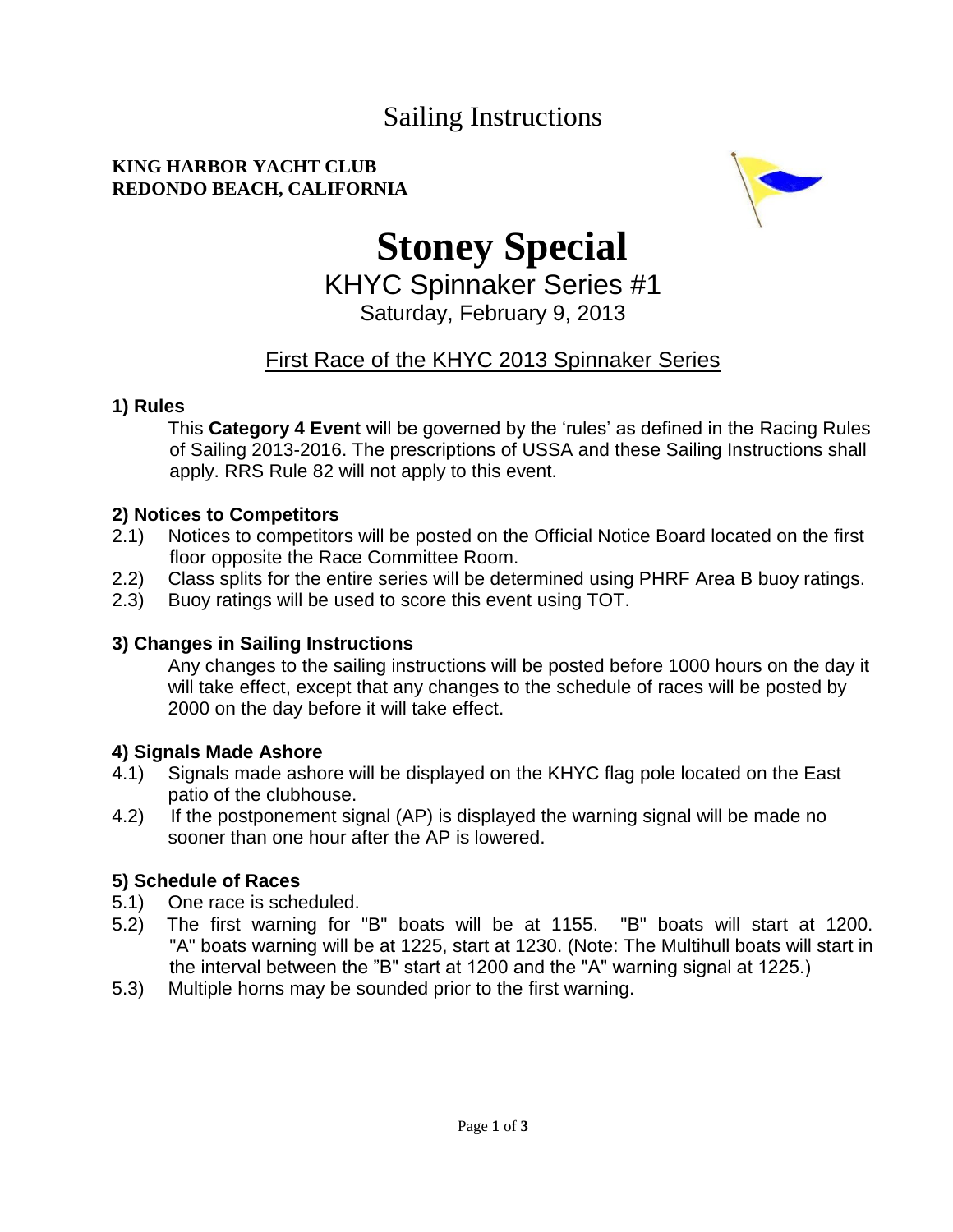# Sailing Instructions Stoney Special

## **6) Signals on the Race Committee Boat**

Classes will start in the following order: Class Flag

**B** B **E MH R** (If applicable) **A D**

# **7) The Race Course**

- 7.1) The racing area will be in the vicinity of "K" Mark per the current KHYC Mark Guide.
- 7.2) The course will be: **: S-A-T-F-Xs-Hs-Xs-Hs-W-Finish**
- 7.3) The distance is approximately 13.0 nmi.

## **8) Marks**

Marks are spar buoys or inflatable replacements in the approximate positions defined on the Current KHYC Mark Guide.

## **9) The Start**

- 9.1) Race will be started using rule 26 with classes starting per paragraph 5.2 of this document.
- 9.2) The starting line will be between a staff displaying an orange flag on the race committee boat and a staff with an orange flag floating to port from the race committee boat.
- 9.3) All boats must check in with the Race Committee on the water prior to **"their"** class warning signal.
- 9.4) Boats whose preparatory signal has not been made shall **keep clear of the starting area** and all boats whose preparatory signal has been made.
- 9.5) A boat starting later than 4 minutes after her starting signal will be scored Did Not Start.
- 9.6) The Race Committee will attempt to call on the course side (OCS) boats on VHF channel 78 after the starting signal. Failure to call a boat OCS is not grounds for redress.

# **10) The Finish**

The finish line will be at the harbor entrance between the R/C Boat and the red light on the east jetty. Boats should take their own time at the white entrance buoy (W) if the committee boat is not on station.

# **11) Penalty System**

11.1) The 720-degree turn penalty is replaced with a 360-degree turn penalty, to include one tack and one jibe, modifying the Scoring Penalty, rules 44.1 & 44.2. Rule 44.3 shall not apply.